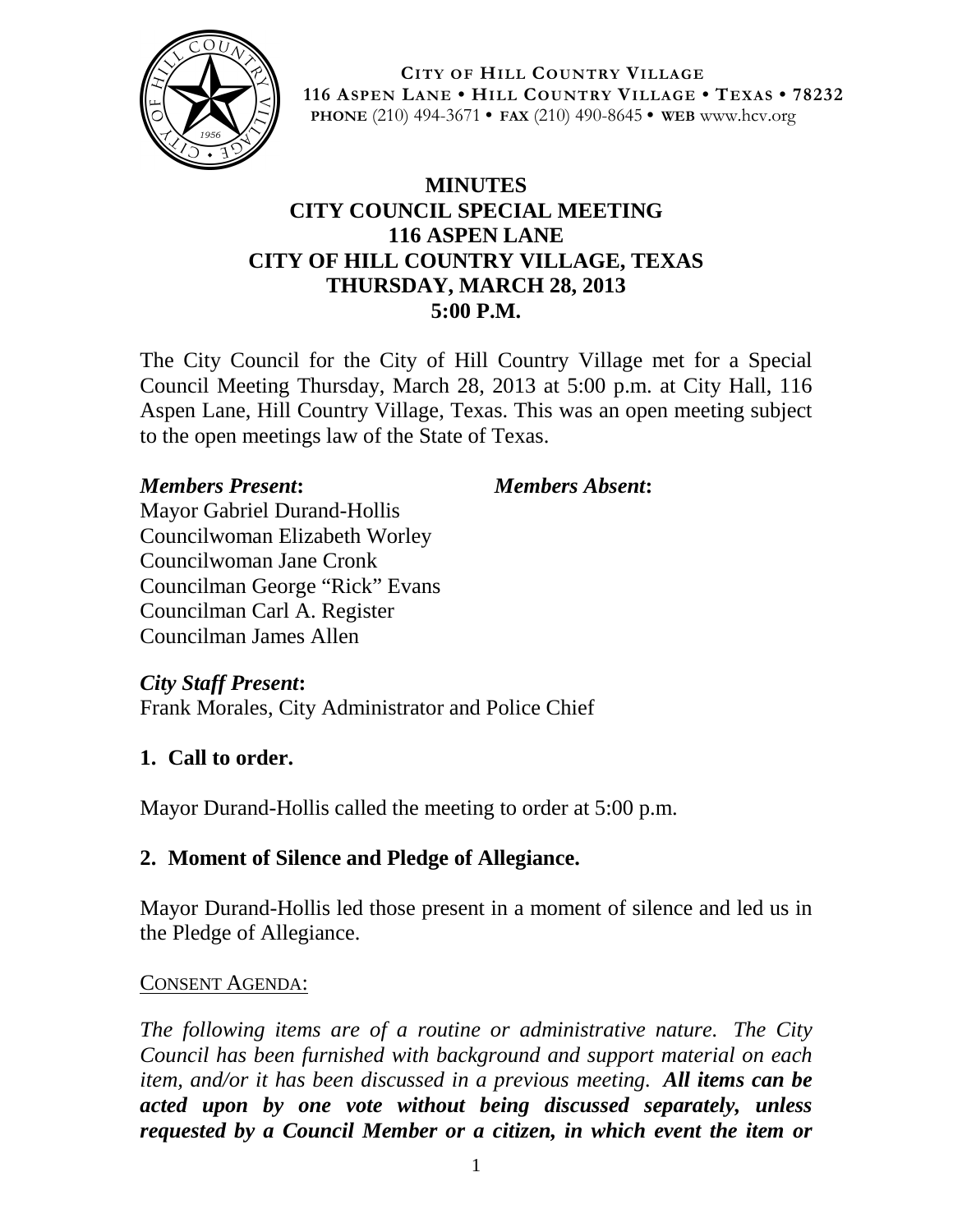*items will immediately be withdrawn for individual consideration in their normal sequence after the items not requiring separate discussion have been acted upon. The remaining items will be adopted by one motion and vote of the City Council.*

3. Discussion/action approving the minutes of the Regular Council Meeting of January 17, 2013.

4. Discussion/action approving an ordinance ordering cancellation of the May 11, 2013 General Election.

*Councilman Evans moved to approve the consent agenda, seconded by Councilman Allen. Motion passed unanimously.*

INDIVIDUAL ITEMS FOR CONSIDERATION:

## **5. Citizens to be heard.**

*No one signed up to speak*.

*At this time, citizens who have filled out a registration form prior to the start of the meeting may speak on any topic they wish to bring to the attention of the governing body so long as that topic is not on the agenda for this meeting. Citizens may speak on specific agenda items when that item is called for discussion. During the Citizens to be Heard section no council action may take place and no council discussion or response is required to the speaker. A time limit of two minutes per speaker is permitted; the council may extend this time at their discretion.*

### **6. Discussion/action approving street and drainage improvements in the City of Hill Country Village as presented by Givler Engineering, Inc., not to exceed \$1,500,000.00.**

*Mayor Durand-Hollis informed everyone that if the money was approved for this project he would like for it all go to construction costs and not the engineering fees.*

*Mr. David Givler, City Engineer identified himself and briefed the council on the street and drainage project. He also explained all of the maps and paperwork he had presented to the council to include prioritizing the street issues of the city.*

*Mr. Givler started with the first priority being South Tower Drive adjacent to city hall. He related this area was a safety issue because water runs across the street and at times makes it dangerous for traffic to drive on it.*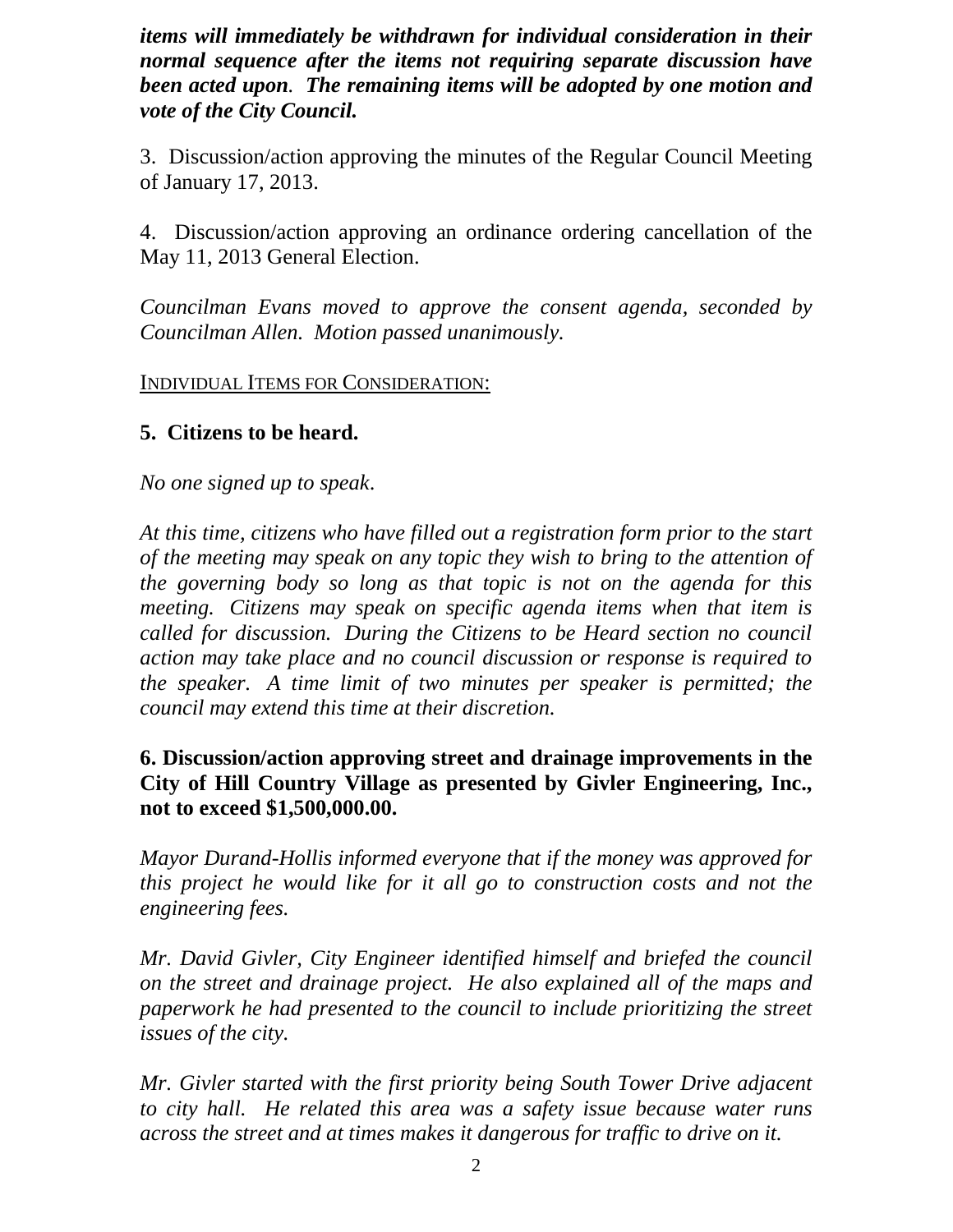*The second priority is Tower Drive near Sequoia because there is a lot of flooding in that area. This would include box culverts and coordination with utilities and several residents about how this project would affect their driveways.*

*The third priority is the city hall parking lot that has deteriorated over the years.*

*Priority four is on Hidden View where some water comes across the road and also floods some resident's homes.*

*South Tower Drive is the fifth priority and this involves some sealing and resurfacing with chip seal.*

*The sixth area we will look at is Tower Drive and this would also involve putting down chip seal as well and some minor drainage issues.*

*Priority seven and eight would be extensions of the work to be done on Tower Drive that would take us all the way to Hill Country Lane.*

*Mr. Givler related in doing those priorities that he has talked about would be approximately \$1.276 to \$1.664 million dollars.*

*Mayor Durand-Hollis related before we get to any questions he wanted to thank Councilman Register and Frank Morales for meeting with Mr. Givler a couple of times.*

*Councilman Register informed the council that this priority list is not only David's recommendation, but it is a recommendation from your representatives who worked on this committee.*

*Councilman Allen asked if Givler Engineering fees were included in the numbers that Mr. Givler was presenting today.*

*Mr. Givler informed him that they were in fact included in the numbers.*

*Councilman Evans asked Mr. Morales if the resurface job that had recently been done on Limestone Creek is what Mr. Givler was referring to.*

*Mr. Morales related that the owner from CRAFCO called the city and related that he wanted to try a new slurry seal and it did not have aggregate.*

*Councilman Evans related he walks around the city quite a bit and is concerned about some of the cracks that he has seen on some streets. He also related he was concerned about spending \$193,000 for the city hall*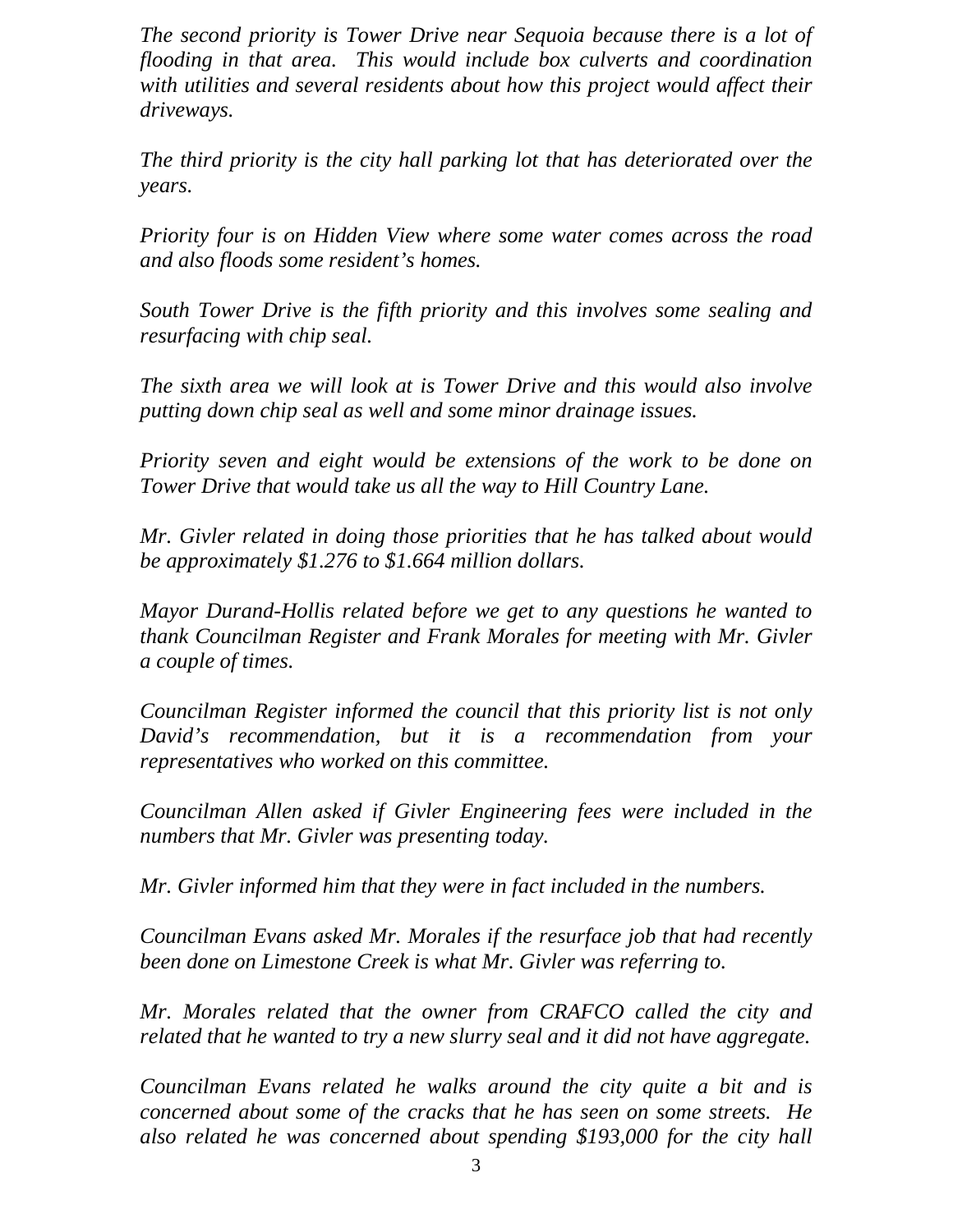*parking lot. He believes the amount of traffic in the city hall parking lot is not that much and we could use that money for repairing actual streets.*

*Councilman Register related that the committee did look at the city hall parking lot and that Frank had actually mentioned that the parking lot would be nice to have, but we could waive it for more critical areas.*

*Councilwoman Worley related she agrees with Councilman Evans and said that Blackhawk Trail does have major cracks in the road.*

*Councilwoman Cronk asked if we have put money at priority number two in the past and if we have what is our guarantee of success now that it won't flood as soon as we get rain.*

*Councilman Register and Mayor Durand-Hollis related we had not put that amount of money into that area.*

*Mr. Givler related that in the priority two area we would have large box culverts go under the road resulting in the reduction of the amount of water that would go over the road.*

*Councilman Allen asked about the runoff that comes from Hollywood Park. He wanted to know if Hollywood Park had any part in this because it was their water coming from their city and now our issue.*

*Mr. Givler related a lot of cities have this problem. Some issue may be with the city who receives the water and what they are doing about it.*

*Mayor Durand-Hollis informed everyone that the agenda item is to look at the package and appreciated all of the great questions.*

*Councilman Evans asked if there was any way to take the city hall parking lot money and use it to fix some of the larger cracks in some of the roads.*

*Mr. Givler related that some of the cracks we were talking about would take a lot more than just crack sealing. That area needs something more drastic and another significant project.*

*Mayor Durand-Hollis asked the council if he was hearing this correctly that they would rather not do the city hall parking lot and have that money available for more street repairs.*

*Councilman Register made a motion to approve the street and drainage improvements in the City of Hill Country Village as presented by Givler Engineering, Inc., not to exceed \$1,500,000.00 and the specifics being the*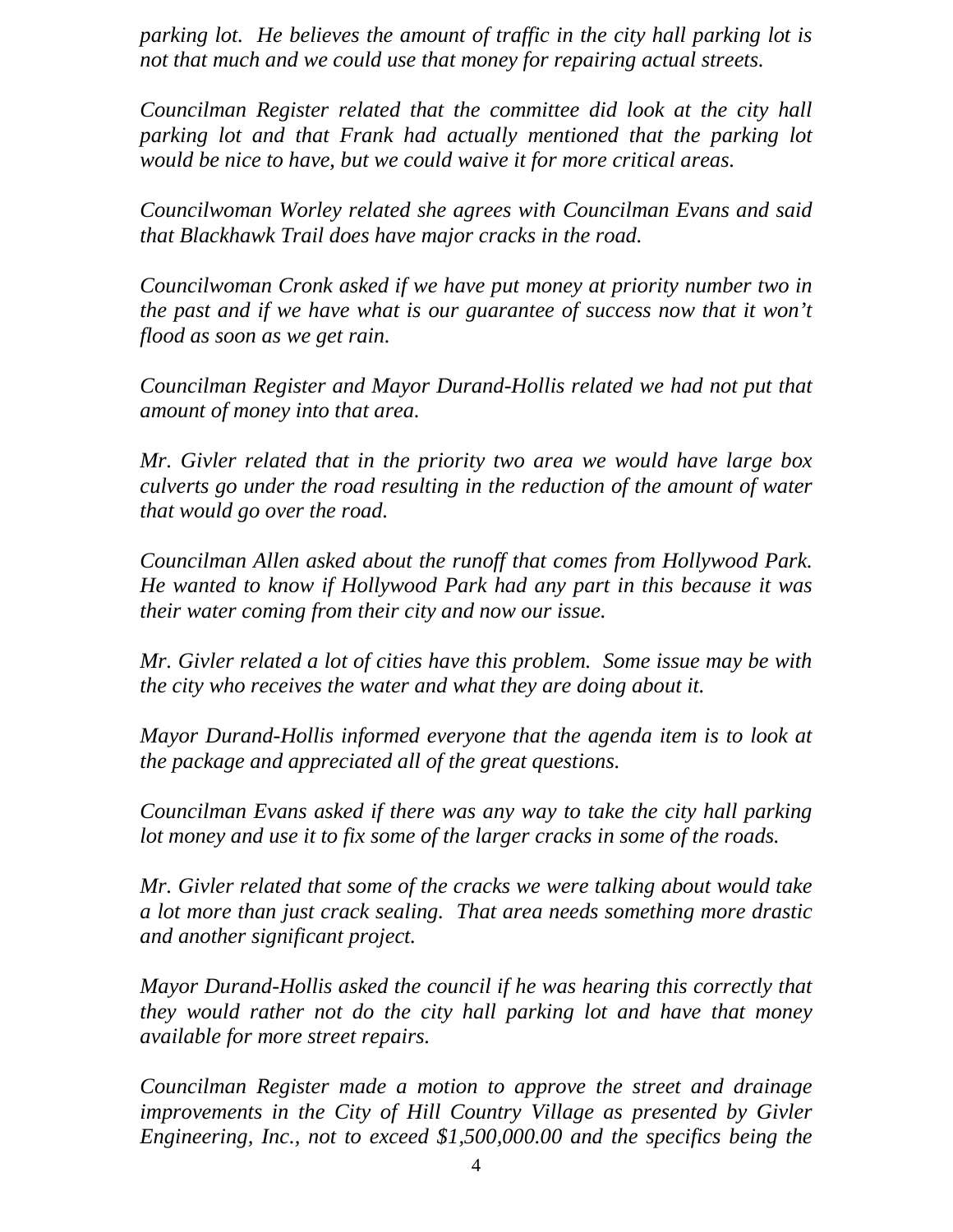*concept plan by Givler Engineering modified by excluding item #3 and presenting to this council the revision of Givler Engineering recommendation of where that money should be spent on roads, seconded by Councilman Evans. Motion passed unanimously.*

### **7. Discussion/action approving a budgetary transfer not to exceed \$30,000.00 from city reserves to the general fund line item Engineering Services.**

*Mayor Durand-Hollis related that earlier the council had discussed getting as much yield as possible for our roads. So Chief Morales, Councilman Register and I have discussed transferring this amount of money to get Givler Engineering on the road to work on the next phase of the design.*

*Councilman Evans asked if a contract had been worked on.*

*Mayor Durand-Hollis related we had a contract in place and that the only thing we had not done was negotiate a fixed fee. He also mentioned that late this afternoon he had seen a number, but he had not agreed to that number.*

*Councilman Allen made a motion to approve a budgetary transfer not to exceed \$30,000.00 from city reserves to the general fund line item Engineering Services, seconded by Councilman Register. Motion passed unanimously.*

**8. Discussion/action approving a resolution to extend the contract for the collection of delinquent taxes provided by Linebarger Goggan Blair & Sampson, LLP.**

*Mr. Morales informed Mayor Durand-Hollis and the council that we had Ms. Lilia Ledesma with Linebarger Goggan Blair & Sampson, LLP.* 

Ms. Ledesma introduced herself and related what the council had in front of *them was a resolution to renew the contract for another five years.*

*Councilman Register made a motion to approve a resolution to extend the contract for the collection of delinquent taxes provided by Linebarger Goggan Blair & Sampson, LLP, seconded by Councilwoman Cronk. Motion passed unanimously.*

### **9. Discussion/action on reappointing six members and appointing one new member to the Zoning Commission.**

*Mayor Durand-Hollis informed the council that Mr. Steve Marceau, Mr. Greg Blasko, Mr. Brett Rowe, Mr. Dean Perry, Mr. Bill Aniol and Ms.*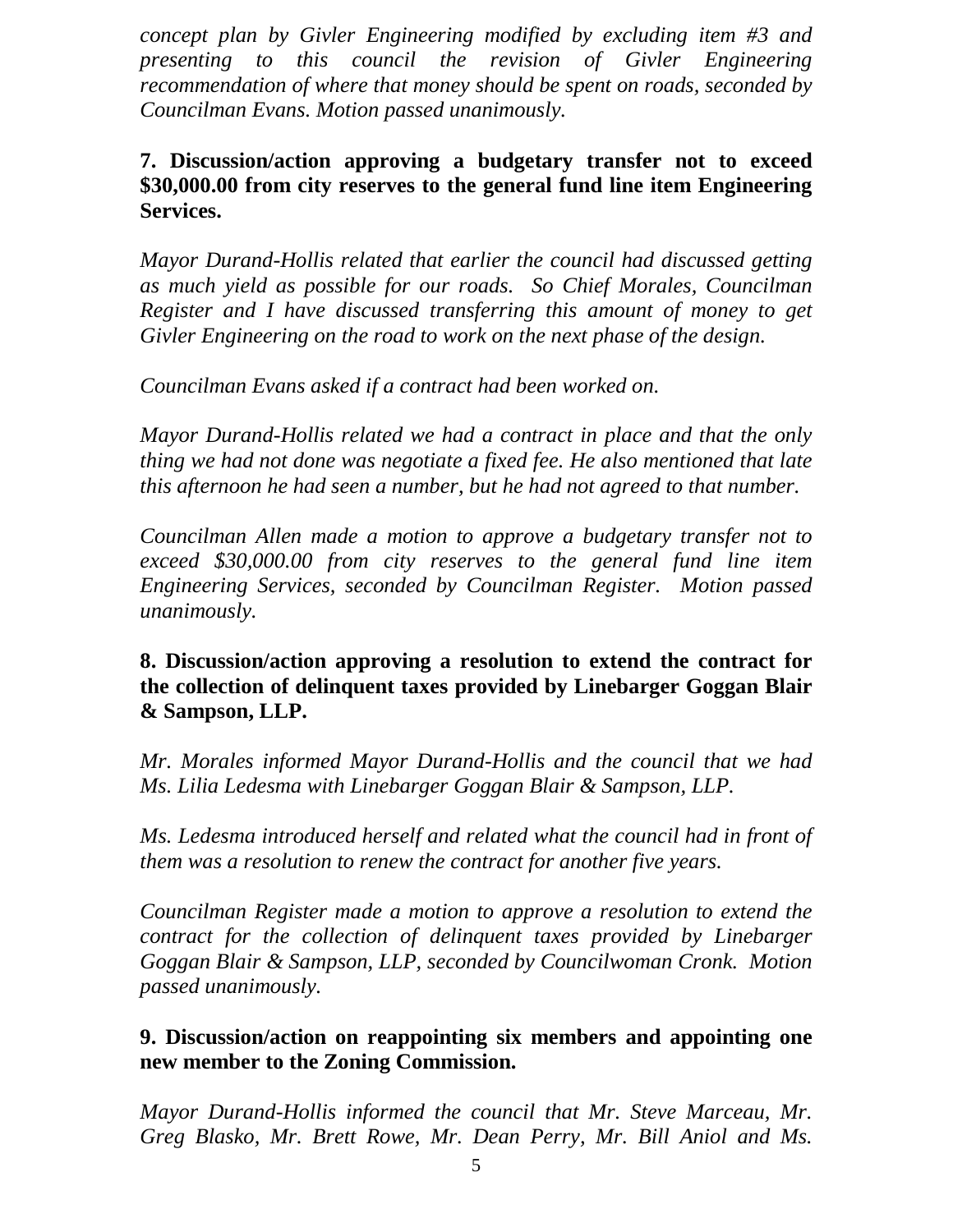*Melissa Childers-White were the commission members up for reappointment. He also mentioned that Mr. Kirk Francis had expressed interest in being a newly appointed commission member.*

*Councilman Register related at the last meeting the only question they had was if the current chairman had been notified that he was either going to be on or off the committee.*

*Mr. Morales related that he spoke to Mr. Marceau. Around the same time that he talked to Mr. Marceau Mr. Brad Roach called requested to come off the commission resulting in an opening for the commission. With council's approval they could appoint Mr. Kirk Francis.*

*Councilman Evans made a motion reappointing Mr. Steve Marceau, Mr. Greg Blasko, Mr. Brett Rowe, Mr. Dean Perry, Mr. Bill Aniol and Ms. Melissa Childers-White and appointing one new member, Mr. Kirk Francis to the Zoning Commission, seconded by Councilman Register. Motion passed unanimously.*

### **10. Discussion/action approving the January 31, 2013 and February 28, 2013 financial statements.**

*Councilman Register related there was not a lot to say only that sales tax revenue was hanging in there pretty good. The financial condition of the city is in good shape.* 

*Councilman Register made a motion to approve the January 31, 2013 and February 28, 2013 financial statements, seconded by Councilman Evans. Motion passed unanimously.*

## **11. Communications with the Mayor.**

*Mayor Durand-Hollis wanted to remind everyone of Stage 3. He wanted to remind everyone that even though we are in Stage 2 unless we get a lot of rain we may be headed to Stage 3.* 

*Mayor Durand-Hollis presented a brochure to all council members.*

## **12. Communications with the City Administrator.**

*Dumpsters will be at City Hall March 23 – March 31, 2013.*

*City Hall will be closed Friday, March 29, 2013 in observance of Good Friday and Friday, April 26, 2013 in observance of Battle of Flowers.*